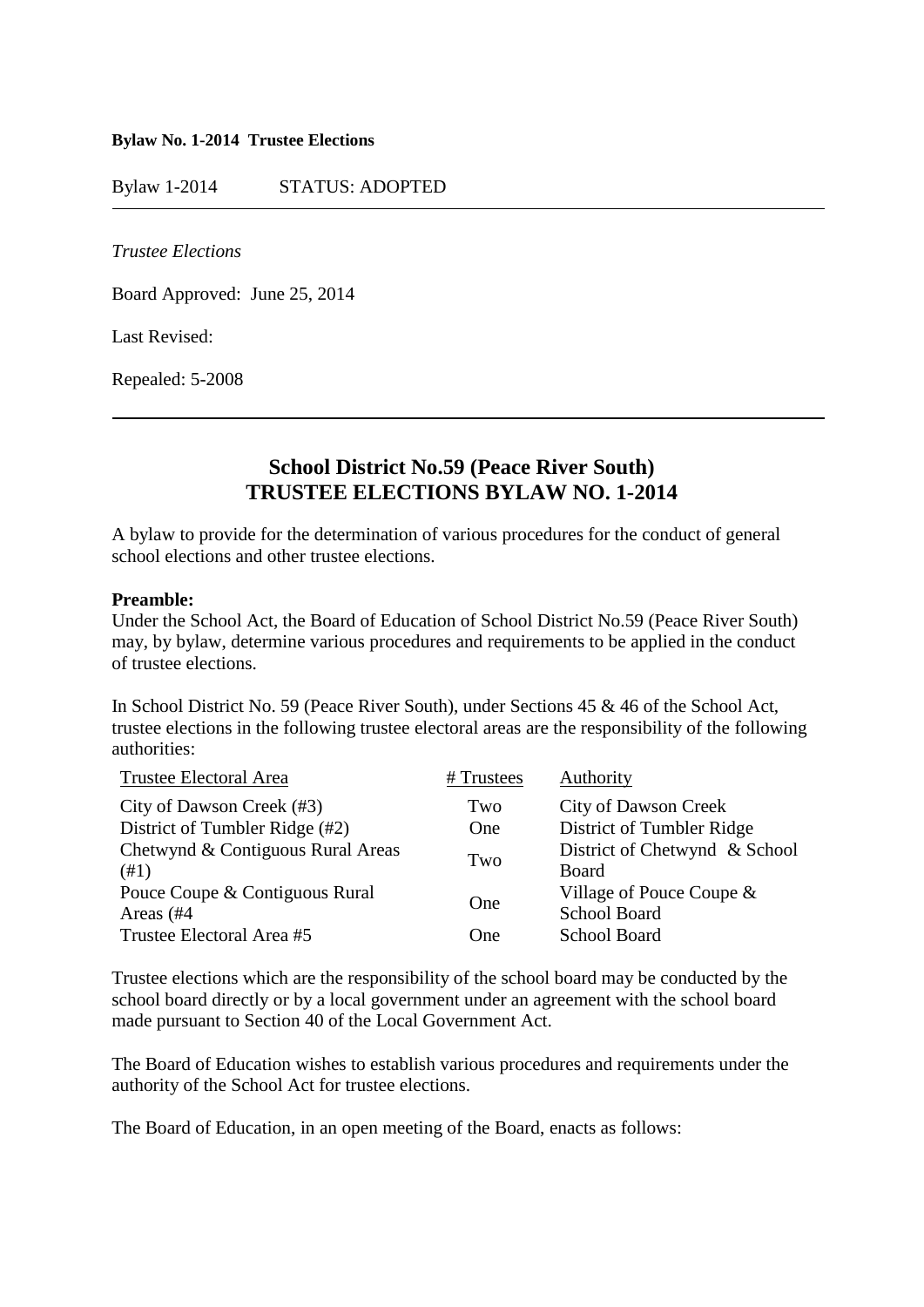## **1. Definitions**

The terms used shall have the meanings assigned by the School Act and the Local Government Act, except as the context indicates otherwise.

"Election" means a trustee election including general school elections and by-elections. "Board" or "School Board" means the Board of Education of School District No.59 (Peace River South).

"Minister" means Minister of Education

"Regional District" means Peace River Regional District

"TEA" means Trustee Electoral Area

## **2. Application**

This bylaw applies to both general school elections and by-elections carried out by the school board and by other authorities, except as otherwise indicated.

#### **3. Order of Names on the Ballot**

The order of names of candidates on the ballot shall be in alphabetical order, in accordance with Section 106 of the Local Government Act.

#### **4. Voting Day Registration Only**

- a) As authorized under Section 54 of the Local Government Act, at each election or other voting, electors who wish to vote at such elections or other voting are required to register at the time of voting;
- b) Registration as an elector under paragraph (a) is effective only for the election or other voting for which the voting is being conducted at the time;

## **5. Required Advanced Voting Opportunities**

As required by Section 97 (2)  $\&$  (3) of the Local Government Act, the advance voting opportunity is established as follows:

- i. on the tenth day before general voting day, and,
- ii. in Trustee Electoral Area 2 and 3, (municipal TEA's) the date specified in the bylaws of the municipality.
- iii. in Trustee Electoral Area 1, 4, and 5 (non-municipal TEA's), on date(s) set by the Chief Election Officer taking into consideration additional advance voting dates set by surrounding municipalities, which may be amended from time to time.

#### **7. Resolution for Tie Votes after Judicial Recount**

In the event of a tie vote after a judicial recount, the tie vote will be resolved by lot in accordance with Section 141 of the Local Government Act.

#### **8. Number of Nominators**

For certainty, the minimum numbers of qualified nominators for a trustee candidate in trustee electoral areas 2 and 3 [municipal TEA's] is two. The minimum number of qualified nominators for a trustee candidate in trustee electoral areas 1, 4, and 5 [nonmunicipal TEA's] is two.

#### **9. Nomination Deposit**

No nomination deposit is required for nomination for the office of school trustee.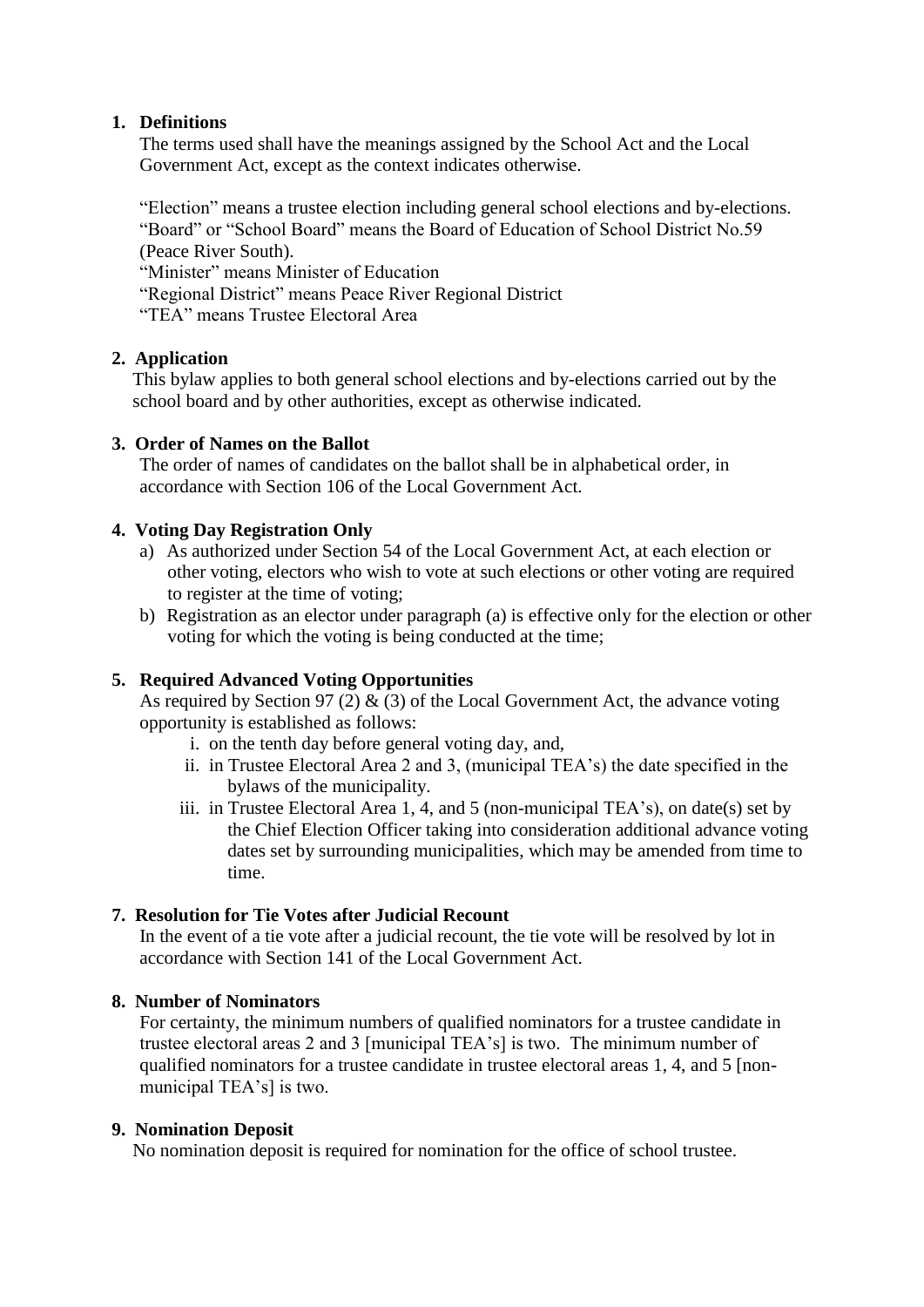## **10. Application of Local Government Bylaws**

a) Where the School Board enters into an agreement with a local government under Section 37(1)-(2) of the School Act, under which the local government conducts a trustee election for the school board, or conducts a trustee election in conjunction with a local government election, the election bylaws of that local government, as they may be amended from time to time, apply to that trustee election or part of the trustee election, except for any bylaws determining the minimum number of nominators, the order of names on the ballot, the resolution of tie votes after judicial recount, requiring a nomination deposit, or any other matter on which the local government bylaws may not by law apply to a trustee election.

*References: School Act s. 37(1)-(2), s. 38(4)-(5), s. 45(8)-(10), s. 46(4)*

## **11. Elections conducted by School Board**

The following additional provisions apply to those trustee elections that the school board conducts on its own behalf except where the board has adopted a local government bylaw to apply to the trustee election.

# **11.1 Additional Advance Voting Opportunities**

Pursuant to Section 98 of the Local Government Act, the Chief Election Officer is authorized to establish additional advance voting opportunities for each election and to designate the voting places, establish the date and the voting hours for these voting opportunities.

# **11.2 Additional General Voting Opportunities** *(optional)*

The chief election officer is authorized to establish additional general voting opportunities for general voting day for each election and to designate the voting places and voting hours, within the limits set out in the *Local Government Act*, for such voting opportunities.

## **11.3 Number of Scrutineers at Voting Places**

As authorized under Section 110 (2) (d) of the Local Government Act, the number of scrutineers for each candidate that may attend at an election is a maximum of one scrutineer for each ballot box in use.

## **11.4. Special Voting Opportunities**

As authorized under Section 99 (2) (d) of the Local Government Act, Special Voting Opportunities may be established by the chief election officer and the chief election officer is authorized to establish the location, date and voting hours, within the limits set out in the *Local Government Act*, for each special voting opportunity.

## **11.5 Mail Ballot Voting**

- a) Subject to the Local Government Act, voting and registration may be done by mail for:
	- i. Persons who have a physical disability, illness or injury that affects their ability to vote at another voting opportunity;
	- ii. Person(s) who reside in remote areas within the jurisdiction designated as School District No.59 that is remote from voting places at which they are entitled to vote; and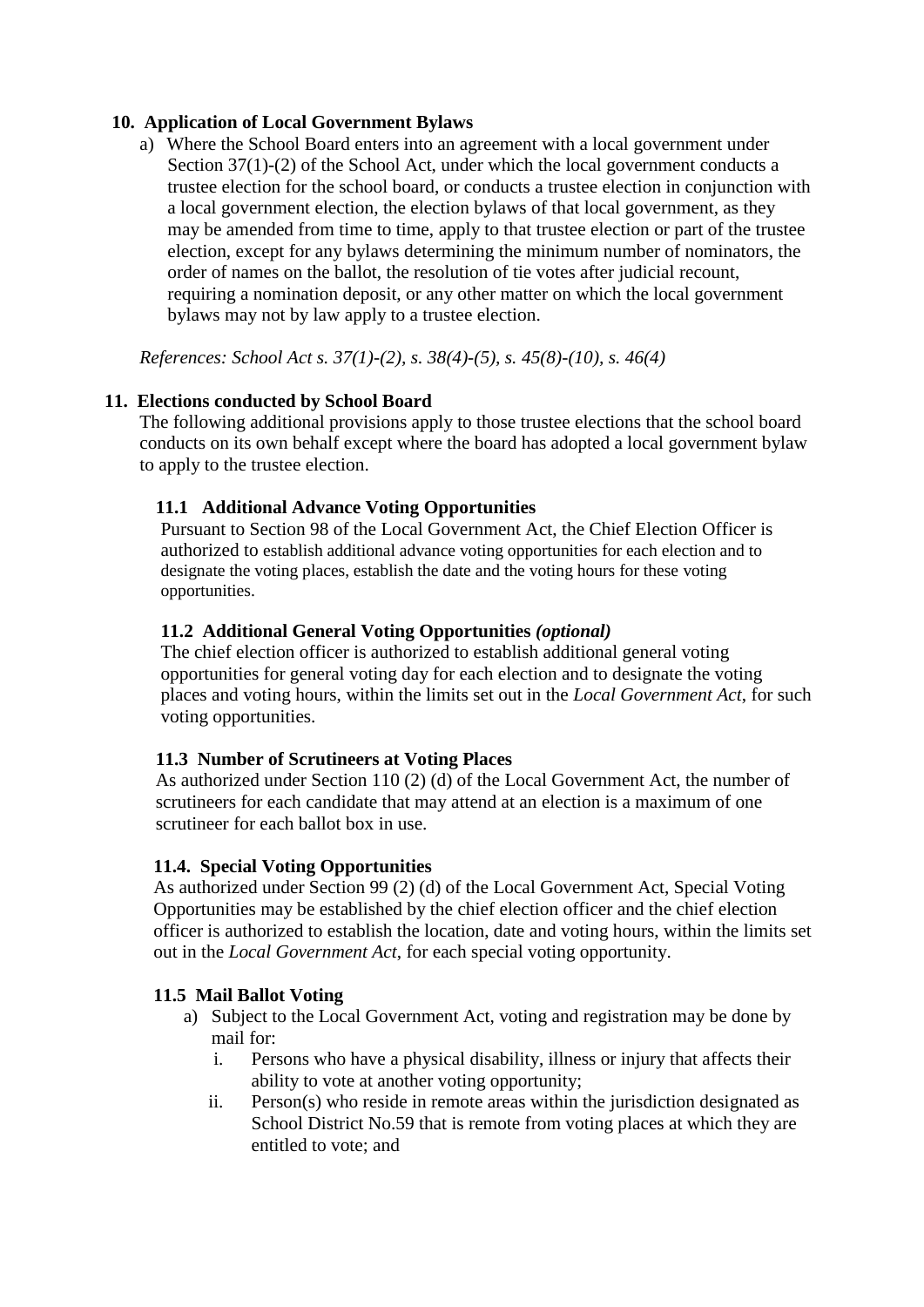- iii. Persons who expect to be absent from the trustee electoral area on general voting day and at the times of all advance voting opportunities.
- b) The chief election officer has the authority to determine remote areas within the jurisdiction of School District No. 59.
- c) Procedures for mail ballot voting and registration may be established by separate bylaw.
- d) The Chief Election Officer may establish time limits in relation to mail ballot voting.

*References: School Act s. 45(1), Local Government Act s. 100*

#### **12. Public Access to Election Documents**

- **12.1** The School Board authorizes access to nomination documents of trustee candidates for public viewing during regular office hours of the board office, and/or online by internet or other electronic means until 30 days after declaration of the election results.
- **12.2** The School Board authorizes, but does not require, chief election officers to post nomination documents of trustee candidates for public access on any or all of websites of the City of Dawson Creek, District of Tumbler Ridge, Village of Pouce Coupe, District of Chetwynd, and Peace River Regional District, until such time as established by the bylaws of the relevant local government.
- **12.3** The School Board will make available to the public for inspection during the regular office hours of the Board's head office, the trustee candidates' campaign financing disclosure statements and supplementary reports until 5 years after general voting day by providing
	- a) access by internet, or
	- b) a copy of that information for inspection
- **12.4** Before providing the services under section 12, the School Board, requires the person requesting the service to:
	- a) satisfy the Board that any purpose for which personal information is to be used is permitted by section 63 of the Local Elections Campaign Financing Act, and,
	- b) provide a signed statement that
		- a. the individual, and
	- b. if applicable, any individual or organization on whose behalf the first individual is accessing, inspecting or obtaining the copy or other record will not use the personal information included in the copy or other record except for a purpose permitted under the Local Elections Campaign Financing Act.

## **13. Title**

This bylaw may be cited as "School District No. 59 (Peace River South) Trustee Elections Bylaw No. 1-2014"

#### **14. Repeal**

"School District No.59 (Peace River South) Trustee Elections Bylaw No. 5-2008 is hereby repealed"